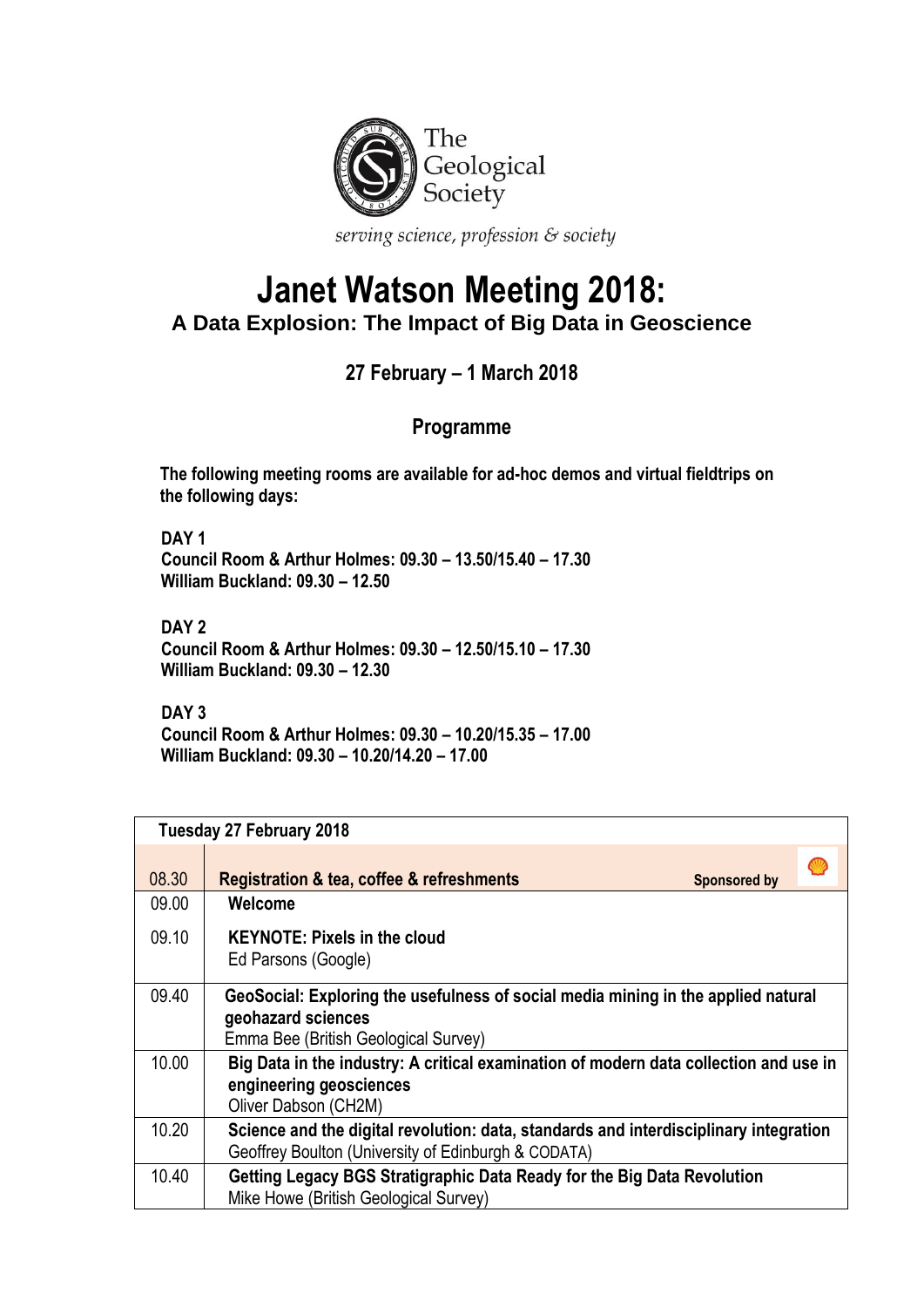| 11.00 | Tea, coffee, refreshments and posters<br><b>Sponsored by</b>                                                         |  |
|-------|----------------------------------------------------------------------------------------------------------------------|--|
| 11.20 | KEYNOTE: Data science for earth science - perspectives from industry<br>Steve Garrett (Chevron)                      |  |
| 11.50 | Disparate E&P Big Data Impose Non-Desperate Machine Learning Methodologies<br>Keith Holdaway (SAS Global O&G Domain) |  |
| 12.10 | Big data in the Geoscience: A portal to physical properties<br>Mark Fellgett (British Geological Survey)             |  |
| 12.30 | <b>Building Data Science Capability</b><br>Ed Evans (NDB Upstream)                                                   |  |
| 12.50 | <b>Lunch and posters</b>                                                                                             |  |
| 13.50 | <b>KEYNOTE: The Virtual Geoscience Revolution</b><br>John Howell (University of Aberdeen)                            |  |
| 14.20 | <b>VIRTUAL FIELDTRIP (Lecture Theatre)</b>                                                                           |  |
|       | <b>Zagros and Zechestein</b><br>Richard Jones (University of Durham)                                                 |  |
|       |                                                                                                                      |  |
|       | <b>SOFTWARE DEMONSTRATIONS</b>                                                                                       |  |
|       | <b>Seismic VR (Council Room)</b><br>Phil Norlund and Laurent Duchatel/Gina Craciun (Halliburton)                     |  |
|       | Osokey Stream - cloud-native seismic platform (Arthur Holmes Room)<br>James Selvage (Osokey)                         |  |
| 14.35 | <b>VIRTUAL FIELDTRIP (Lecture Theatre)</b>                                                                           |  |
|       | <b>Zagros and Zechestein</b><br>Richard Jones (University of Durham)                                                 |  |
|       | SOFTWARE DEMONSTRATIONS                                                                                              |  |
|       | <b>Seismic VR (Council Room)</b><br>Phil Norlund and Laurent Duchatel/Gina Craciun (Halliburton)                     |  |
|       | Osokey Stream - cloud-native seismic platform (Arthur Holmes Room)<br>James Selvage (Osokey)                         |  |
| 14.50 | <b>VIRTUAL FIELDTRIP (Lecture Theatre)</b>                                                                           |  |
|       | A Geological tour of the Jurassic Coast, NE England<br>Dave Hodgetts (University of Manchester)                      |  |
|       | <b>SOFTWARE DEMONSTRATIONS</b>                                                                                       |  |
|       | <b>Seismic VR (Council Room)</b><br>Phil Norlund and Laurent Duchatel/Gina Craciun (Halliburton)                     |  |
|       | Osokey Stream - cloud-native seismic platform (Arthur Holmes Room)<br>James Selvage (Osokey)                         |  |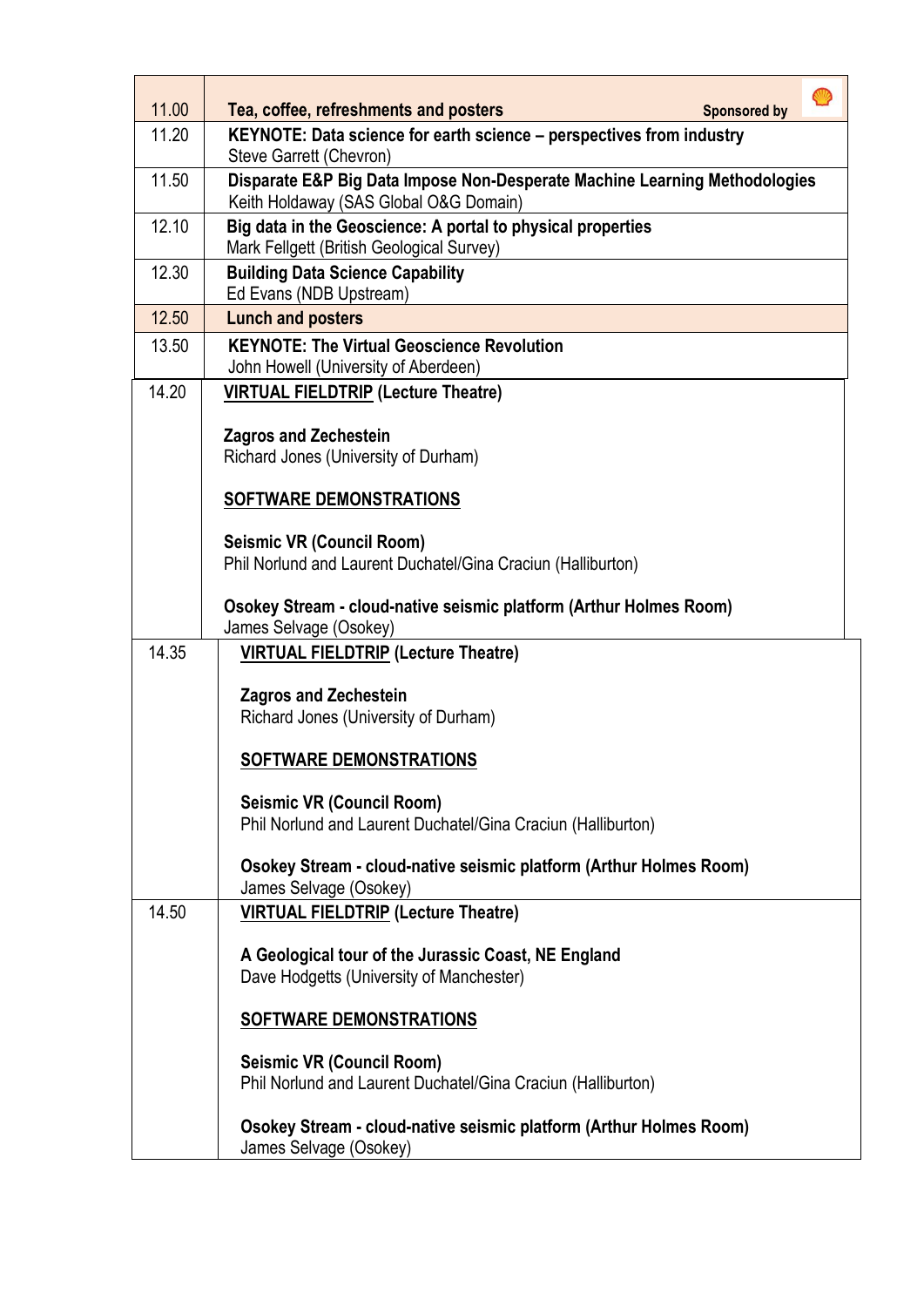| 15.05              | <b>VIRTUAL FIELDTRIP (Lecture Theatre)</b>                                                                                                                    |
|--------------------|---------------------------------------------------------------------------------------------------------------------------------------------------------------|
|                    | A Geological tour of the Jurassic Coast, NE England<br>Dave Hodgetts (University of Manchester)                                                               |
|                    | <b>SOFTWARE DEMONSTRATIONS</b>                                                                                                                                |
|                    | <b>Seismic VR (Council Room)</b><br>Phil Norlund and Laurent Duchatel/Gina Craciun (Halliburton)                                                              |
|                    | Osokey Stream - cloud-native seismic platform (Arthur Holmes Room)<br>James Selvage (Osokey)                                                                  |
| 15.20              | WĄ                                                                                                                                                            |
| 15.40              | Tea, coffee, refreshments and posters<br><b>Sponsored by</b><br>KEYNOTE: Paradigm Shift Necessary for True Integrated Asset Value Maximization                |
|                    | by Leveraging Big Data and Digital Transformation<br>Satyam Priyadarshy (Halliburton)                                                                         |
| 16.10              | <b>Mining Geological Sentiment from Unstructured Text</b><br>Paul Cleverley (Robert Gordon University)                                                        |
| 16.30              | Putting data at your fingertips: Utilising data analytics in E&P Information<br><b>Management</b><br>Christopher Frost (DataCo Global Limited)                |
| 16.50              | Accessing Knowledge in Geoscience Text using Natural Language Processing                                                                                      |
|                    | Richard Jones (University of Durham)                                                                                                                          |
| 17.10              | Detecting Volcano Deformation in InSAR using Deep learning<br>Pui Anantrasirichai (University of Bristol)                                                     |
| $17.30 -$<br>18.30 | <b>Wine reception</b>                                                                                                                                         |
|                    |                                                                                                                                                               |
|                    | <b>Wednesday 28 February 2018</b>                                                                                                                             |
|                    | Ø                                                                                                                                                             |
| 08.30<br>09.00     | <b>Registration and tea, coffee &amp; refreshments</b><br><b>Sponsored by</b><br>Welcome                                                                      |
| 09.10              | KEYNOTE: The Role of Data Regulating the UK Oil & Gas Industry<br>Nick Richardson (OGA)                                                                       |
| 09.40              | Over 120 years worth of hydrocarbon exploration, an example of how legacy data<br>can address todays challenges.<br>Mark Fellgett (British Geological Survey) |
| 10.00              | <b>Digital Transformation in the North Sea</b>                                                                                                                |
|                    | Stephen Roberts (The Oil and Gas Technology Centre)                                                                                                           |
| 10.20              | Two basic applications of machine learning for rock-physics and petro-physics<br>Ehsan Naeini (IKON)                                                          |
| 10.40              | The Chronological Data Explosion: the Huge Potential for Source-to-Sink Insights<br>within Exploration<br>Graeme Nicoll (Halliburton)                         |
|                    |                                                                                                                                                               |
| 11.00              | Tea, coffee, refreshments and posters<br><b>Sponsored by</b>                                                                                                  |
| 11.20              | <b>KEYNOTE: Digitalization and Data in Field Development</b><br>Liz Wild (Shell)                                                                              |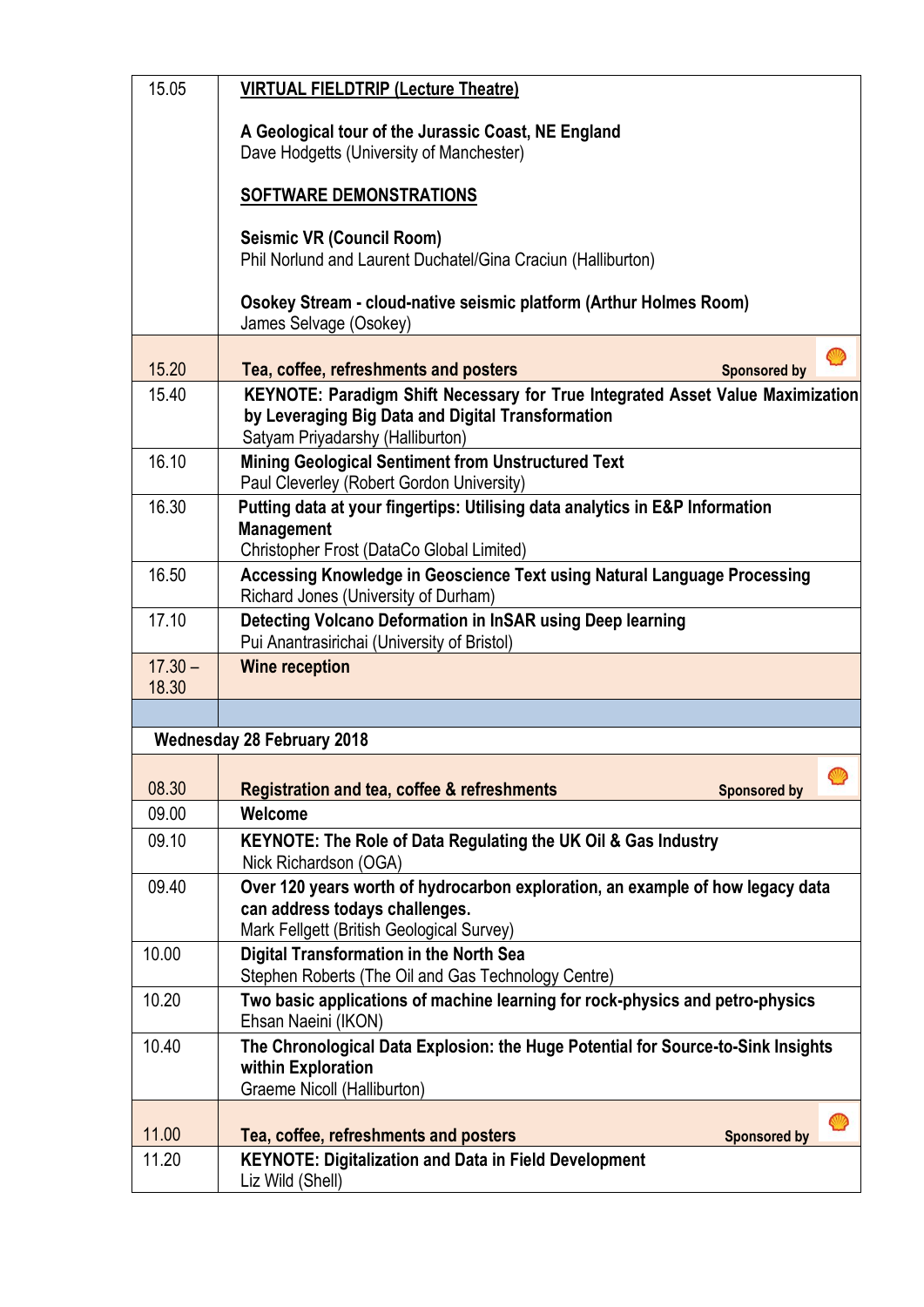| 11.50 | Big data? The power is in the analysis<br>Oliver Jordan (Statoil)                                                                                       |
|-------|---------------------------------------------------------------------------------------------------------------------------------------------------------|
| 12.10 | <b>Virtual Glaciers and Glaciated Landscapes</b><br>Derek McDougall (University of Worcester)                                                           |
| 12.30 | Improving access to UKCS Petrotechnical Data – the next step in a 20 year journey<br>Daniel Brown (Common Data Access Limited)                          |
| 12.50 | <b>Lunch and Posters</b>                                                                                                                                |
| 13.50 | <b>VIRTUAL FIELDTRIP (Lecture Theatre)</b>                                                                                                              |
|       | <b>Mars</b><br>Robert Barnes (Imperial College London)                                                                                                  |
|       | <b>SOFTWARE DEMONSTRATIONS</b>                                                                                                                          |
|       | Facilitating the effective application of analogue databases to reservoir models<br>(Council Room)                                                      |
|       | Marijn Van Cappelle (Petrotechnical Data Systems)                                                                                                       |
|       | <b>Seismic VR (Arthur Holmes Room)</b><br>Phil Norlund and Laurent Duchatel/Gina Craciun (Halliburton)                                                  |
| 14.05 | <b>VIRTUAL FIELDTRIP (Lecture Theatre)</b>                                                                                                              |
|       | <b>Mars</b><br>Robert Barnes (Imperial College London)                                                                                                  |
|       | <b>SOFTWARE DEMONSTRATIONS</b>                                                                                                                          |
|       | Facilitating the effective application of analogue databases to reservoir models<br>(Council Room)<br>Marijn Van Cappelle (Petrotechnical Data Systems) |
|       | <b>Seismic VR (Arthur Holmes Room)</b><br>Phil Norlund and Laurent Duchatel/Gina Craciun (Halliburton)                                                  |
| 14.20 | <b>VIRTUAL FIELDTRIP (Lecture Theatre)</b>                                                                                                              |
|       | Thompson Canyon, a multiscale fieltrip<br>John Howell (University of Aberdeen)                                                                          |
|       | <b>SOFTWARE DEMONSTRATIONS</b>                                                                                                                          |
|       | Facilitating the effective application of analogue databases to reservoir models<br>(Council Room)<br>Marijn Van Cappelle (Petrotechnical Data Systems) |
|       | <b>Seismic VR (Arthur Holmes Room)</b><br>Phil Norlund and Laurent Duchatel/Gina Craciun (Halliburton)                                                  |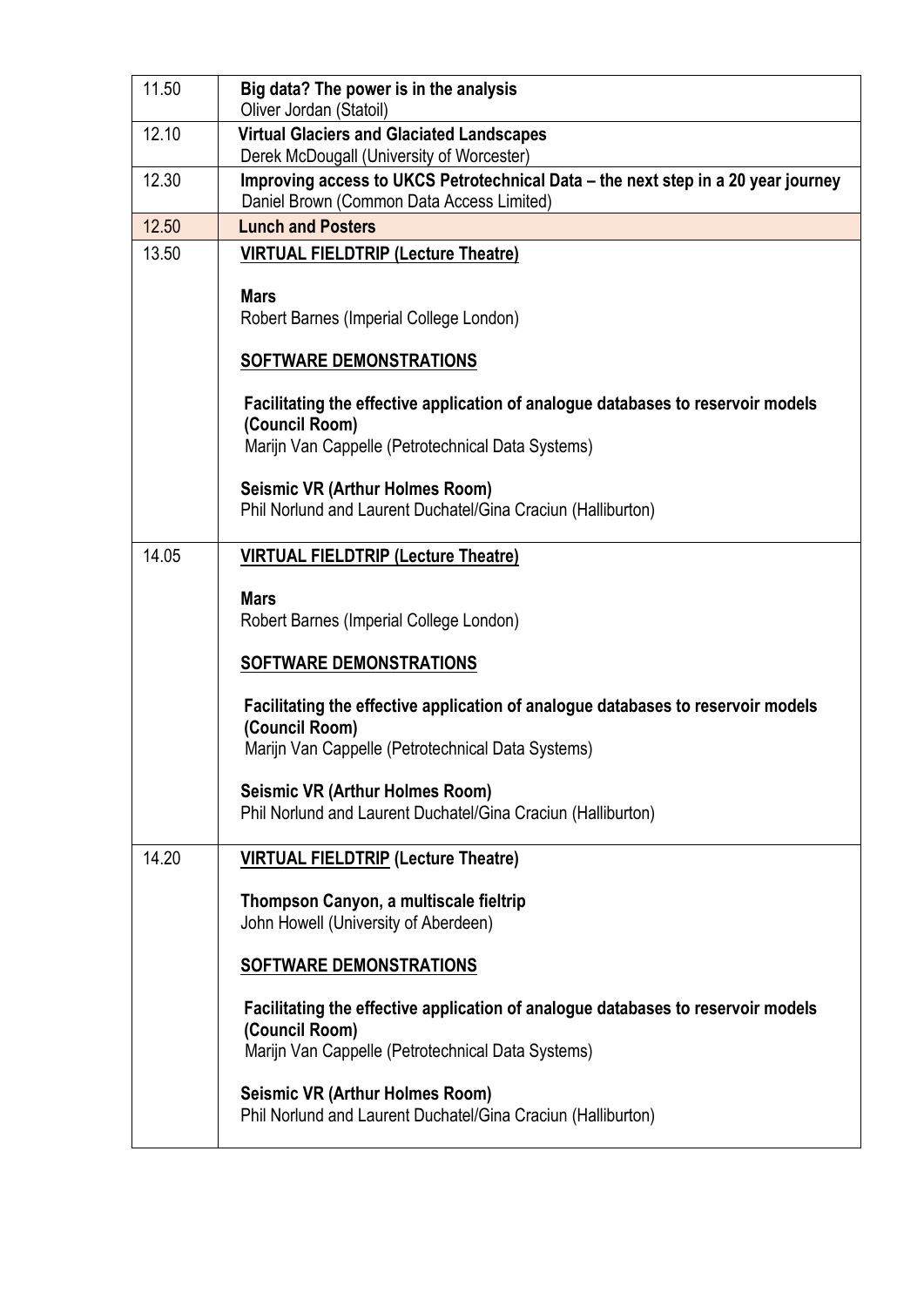| 14.35       | <b>VIRTUAL FIELDTRIP (Lecture Theatre)</b>                                                                                                                                          |
|-------------|-------------------------------------------------------------------------------------------------------------------------------------------------------------------------------------|
|             | Thompson Canyon, a multiscale fieltrip<br>John Howell (University of Aberdeen)                                                                                                      |
|             | <b>SOFTWARE DEMONSTRATIONS</b>                                                                                                                                                      |
|             | Facilitating the effective application of analogue databases to reservoir models<br>(Council Room)                                                                                  |
|             | Marijn Van Cappelle (Petrotechnical Data Systems)                                                                                                                                   |
|             | <b>Seismic VR (Arthur Holmes Room)</b><br>Phil Norlund and Laurent Duchatel/Gina Craciun (Halliburton)                                                                              |
| 14.50       | Tea, coffee, refreshments and posters<br><b>Sponsored by</b>                                                                                                                        |
| 15.10       | <b>KEYNOTE: Big Data and the British Geological Survey</b><br>Garry Baker (British Geological Survey)                                                                               |
| 15.40       | IGCP 648 Efforts to Compile Structured Data for Palaeogeographic Studies: some<br>lessons learned<br>Bruce Eglington (University of Saskatchewan)                                   |
| 16.00       | <b>Palaeogeography and Big Data</b><br>Paul Markwick (Knowing Earth Limited, University of Leeds & University of Bristol)                                                           |
| 16.20       | Data Mining and Visualization of Detrital Zircon Data: Assessment of<br>Palaeogeographic and Geodynamic Setting Using Data from Laurentia<br>Dean Meek (University of Saskatchewan) |
| 16.40       | The worldwide field course: use of 3D outcrop imagery in training<br>Gary Nichols (RPS)                                                                                             |
| 17.00       | Panel Discussion: Chaired by Thomas O'Toole (Halliburton)                                                                                                                           |
| 18.00       | <b>Close</b>                                                                                                                                                                        |
|             | Thursday 1 March 2018                                                                                                                                                               |
| 08.30       | <b>Registration and tea &amp; coffee</b><br><b>Sponsored by</b>                                                                                                                     |
| 09.00       | Welcome                                                                                                                                                                             |
| 09.10       | KEYNOTE: When Failure (a lot of failure) Becomes an Option - Machine and Deep<br><b>Learning on Seismic Data</b><br>John Thurmond (Statoil)                                         |
| 09.40       | Big data - A boundaryless future?<br>Rhian Burrell (Osokey)                                                                                                                         |
| 10.00       | How machine learning systems can extract more qualified information from seismic<br>acquisition and processing reports.<br>Henri Blondelle (AgileDD)                                |
| 10.00-15.00 | Python and AI basics coding workshop for Geoscientists<br><b>Ikon Science</b>                                                                                                       |
|             | This workshop will be taking place at Ikon Science's offices at 1 The Crescent, Surbiton,<br>London, KT64BN. Pre-registration is required.                                          |
| 10.20       | Tea, coffee, refreshments and posters<br><b>Sponsored by</b>                                                                                                                        |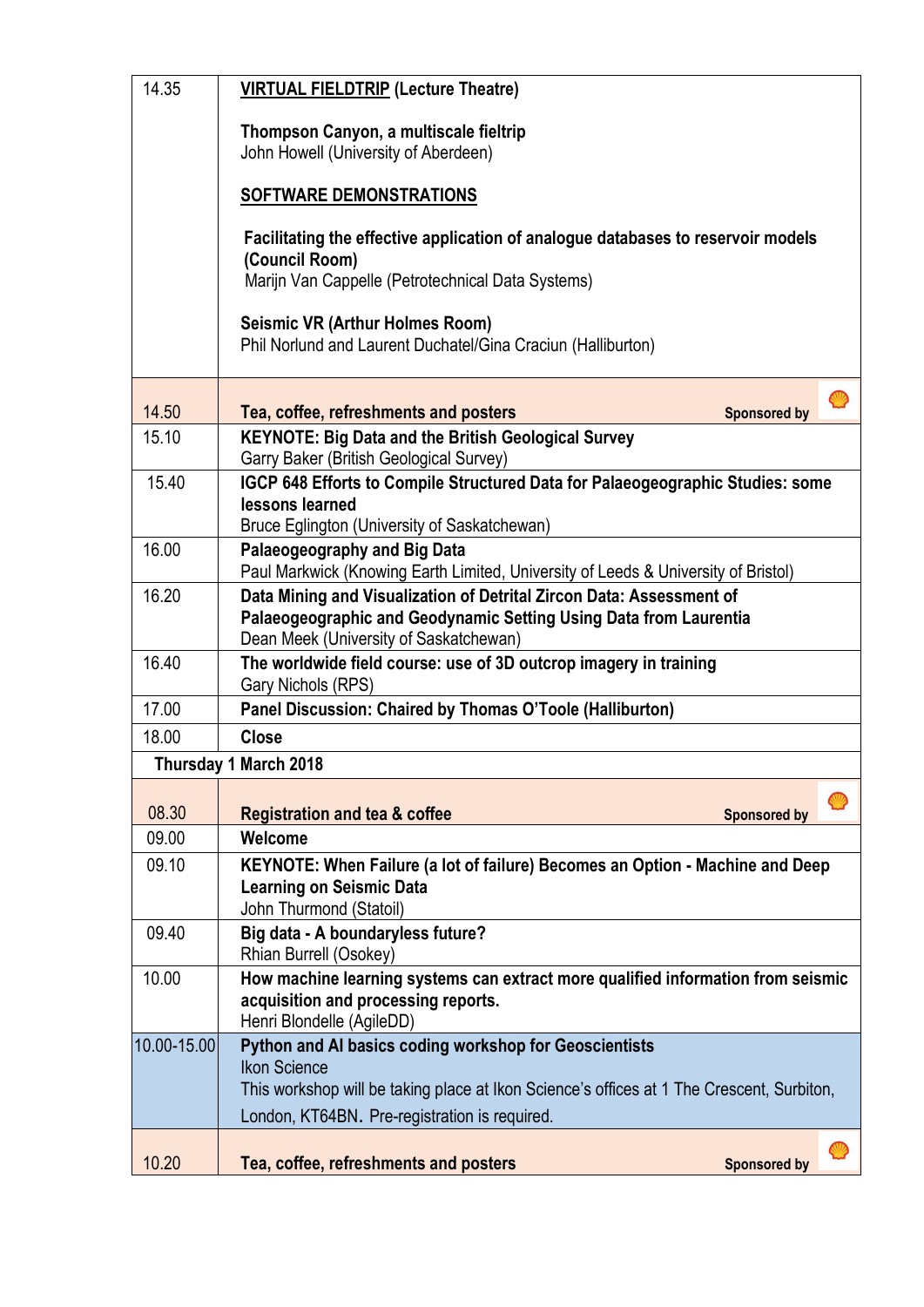| 10.40 | <b>VIRTUAL FIELDTRIP (Lecture Theatre)</b>                                                                                                                    |
|-------|---------------------------------------------------------------------------------------------------------------------------------------------------------------|
|       | <b>Seismic VR</b><br>Phil Norlund and Laurent Duchatel/Gina Craciun (Halliburton)                                                                             |
|       | <b>SOFTWARE DEMONSTRATIONS</b>                                                                                                                                |
|       | GBDB, an expanding open data system for geological information (Council Room)<br>Junxuan Fan (Chinese Academy of Science)                                     |
|       | Facilitating the effective application of analogue databases to reservoir models<br>(Arthur Holmes Room)<br>Marijn Van Cappelle (Petrotechnical Data Systems) |
|       |                                                                                                                                                               |
|       | Geoscience data landscapes through integration with new cloud platforms (William<br><b>Buckland Room)</b><br>Interica                                         |
| 10.55 |                                                                                                                                                               |
|       | <b>VIRTUAL FIELDTRIP (Lecture Theatre)</b>                                                                                                                    |
|       | <b>Seismic VR</b>                                                                                                                                             |
|       | Phil Norlund and Laurent Duchatel/Gina Craciun (Halliburton)                                                                                                  |
|       | <b>SOFTWARE DEMONSTRATIONS</b>                                                                                                                                |
|       | GBDB, an expanding open data system for geological information (Council Room)<br>Junxuan Fan (Chinese Academy of Science)                                     |
|       | Facilitating the effective application of analogue databases to reservoir models<br>(Arthur Holmes Room)                                                      |
|       | Marijn Van Cappelle (Petrotechnical Data Systems)                                                                                                             |
|       | Geoscience data landscapes through integration with new cloud platforms (William<br><b>Buckland Room)</b><br>Interica                                         |
|       |                                                                                                                                                               |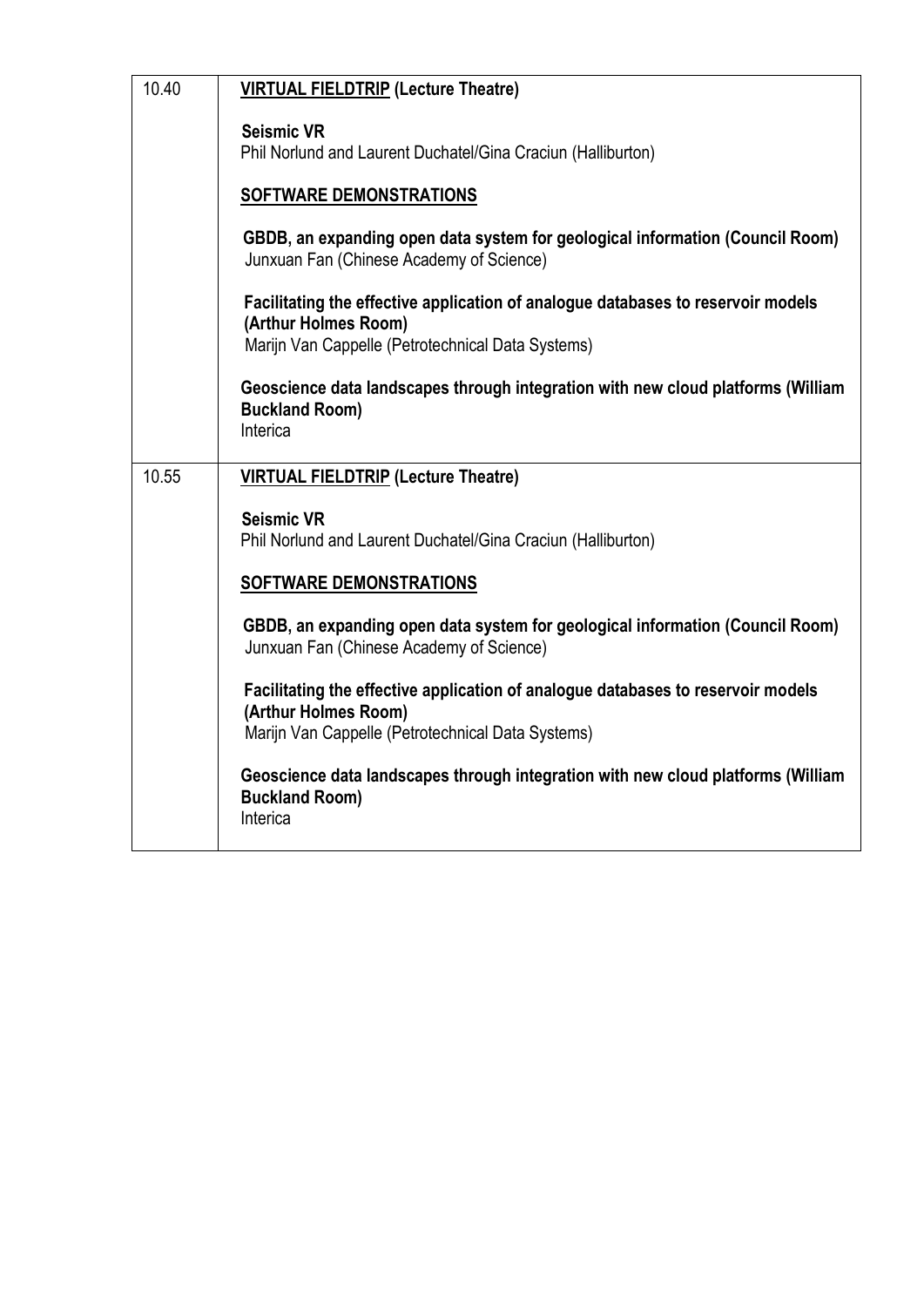| <b>Structural Geology fieldtrip, Pembrokeshire</b><br>Adam Cawood (University of Aberdeen)<br><b>SOFTWARE DEMONSTRATIONS</b><br>GBDB, an expanding open data system for geological information (Council Room)<br>Junxuan Fan (Chinese Academy of Science)<br>Facilitating the effective application of analogue databases to reservoir models<br>(Arthur Holmes Room)<br>Marijn Van Cappelle (Petrotechnical Data Systems)<br>Geoscience data landscapes through integration with new cloud platforms (William<br><b>Buckland Room)</b><br>Interica<br>11.25<br><b>VIRTUAL FIELDTRIP (Lecture Theatre)</b><br><b>Structural Geology fieldtrip, Pembrokeshire</b><br>Adam Cawood (University of Aberdeen)<br><b>SOFTWARE DEMONSTRATIONS</b><br>GBDB, an expanding open data system for geological information (Council Room)<br>Junxuan Fan (Chinese Academy of Science)<br>Facilitating the effective application of analogue databases to reservoir models<br>(Arthur Holmes Room)<br>Marijn Van Cappelle (Petrotechnical Data Systems)<br>Geoscience data landscapes through integration with new cloud platforms (William | 11.10 | <b>VIRTUAL FIELDTRIP (Lecture Theatre)</b> |
|------------------------------------------------------------------------------------------------------------------------------------------------------------------------------------------------------------------------------------------------------------------------------------------------------------------------------------------------------------------------------------------------------------------------------------------------------------------------------------------------------------------------------------------------------------------------------------------------------------------------------------------------------------------------------------------------------------------------------------------------------------------------------------------------------------------------------------------------------------------------------------------------------------------------------------------------------------------------------------------------------------------------------------------------------------------------------------------------------------------------------|-------|--------------------------------------------|
|                                                                                                                                                                                                                                                                                                                                                                                                                                                                                                                                                                                                                                                                                                                                                                                                                                                                                                                                                                                                                                                                                                                              |       |                                            |
|                                                                                                                                                                                                                                                                                                                                                                                                                                                                                                                                                                                                                                                                                                                                                                                                                                                                                                                                                                                                                                                                                                                              |       |                                            |
|                                                                                                                                                                                                                                                                                                                                                                                                                                                                                                                                                                                                                                                                                                                                                                                                                                                                                                                                                                                                                                                                                                                              |       |                                            |
|                                                                                                                                                                                                                                                                                                                                                                                                                                                                                                                                                                                                                                                                                                                                                                                                                                                                                                                                                                                                                                                                                                                              |       |                                            |
|                                                                                                                                                                                                                                                                                                                                                                                                                                                                                                                                                                                                                                                                                                                                                                                                                                                                                                                                                                                                                                                                                                                              |       |                                            |
|                                                                                                                                                                                                                                                                                                                                                                                                                                                                                                                                                                                                                                                                                                                                                                                                                                                                                                                                                                                                                                                                                                                              |       |                                            |
|                                                                                                                                                                                                                                                                                                                                                                                                                                                                                                                                                                                                                                                                                                                                                                                                                                                                                                                                                                                                                                                                                                                              |       |                                            |
|                                                                                                                                                                                                                                                                                                                                                                                                                                                                                                                                                                                                                                                                                                                                                                                                                                                                                                                                                                                                                                                                                                                              |       |                                            |
|                                                                                                                                                                                                                                                                                                                                                                                                                                                                                                                                                                                                                                                                                                                                                                                                                                                                                                                                                                                                                                                                                                                              |       |                                            |
|                                                                                                                                                                                                                                                                                                                                                                                                                                                                                                                                                                                                                                                                                                                                                                                                                                                                                                                                                                                                                                                                                                                              |       |                                            |
|                                                                                                                                                                                                                                                                                                                                                                                                                                                                                                                                                                                                                                                                                                                                                                                                                                                                                                                                                                                                                                                                                                                              |       |                                            |
|                                                                                                                                                                                                                                                                                                                                                                                                                                                                                                                                                                                                                                                                                                                                                                                                                                                                                                                                                                                                                                                                                                                              |       |                                            |
|                                                                                                                                                                                                                                                                                                                                                                                                                                                                                                                                                                                                                                                                                                                                                                                                                                                                                                                                                                                                                                                                                                                              |       |                                            |
|                                                                                                                                                                                                                                                                                                                                                                                                                                                                                                                                                                                                                                                                                                                                                                                                                                                                                                                                                                                                                                                                                                                              |       |                                            |
|                                                                                                                                                                                                                                                                                                                                                                                                                                                                                                                                                                                                                                                                                                                                                                                                                                                                                                                                                                                                                                                                                                                              |       |                                            |
|                                                                                                                                                                                                                                                                                                                                                                                                                                                                                                                                                                                                                                                                                                                                                                                                                                                                                                                                                                                                                                                                                                                              |       |                                            |
|                                                                                                                                                                                                                                                                                                                                                                                                                                                                                                                                                                                                                                                                                                                                                                                                                                                                                                                                                                                                                                                                                                                              |       |                                            |
|                                                                                                                                                                                                                                                                                                                                                                                                                                                                                                                                                                                                                                                                                                                                                                                                                                                                                                                                                                                                                                                                                                                              |       |                                            |
| Interica                                                                                                                                                                                                                                                                                                                                                                                                                                                                                                                                                                                                                                                                                                                                                                                                                                                                                                                                                                                                                                                                                                                     |       | <b>Buckland Room)</b>                      |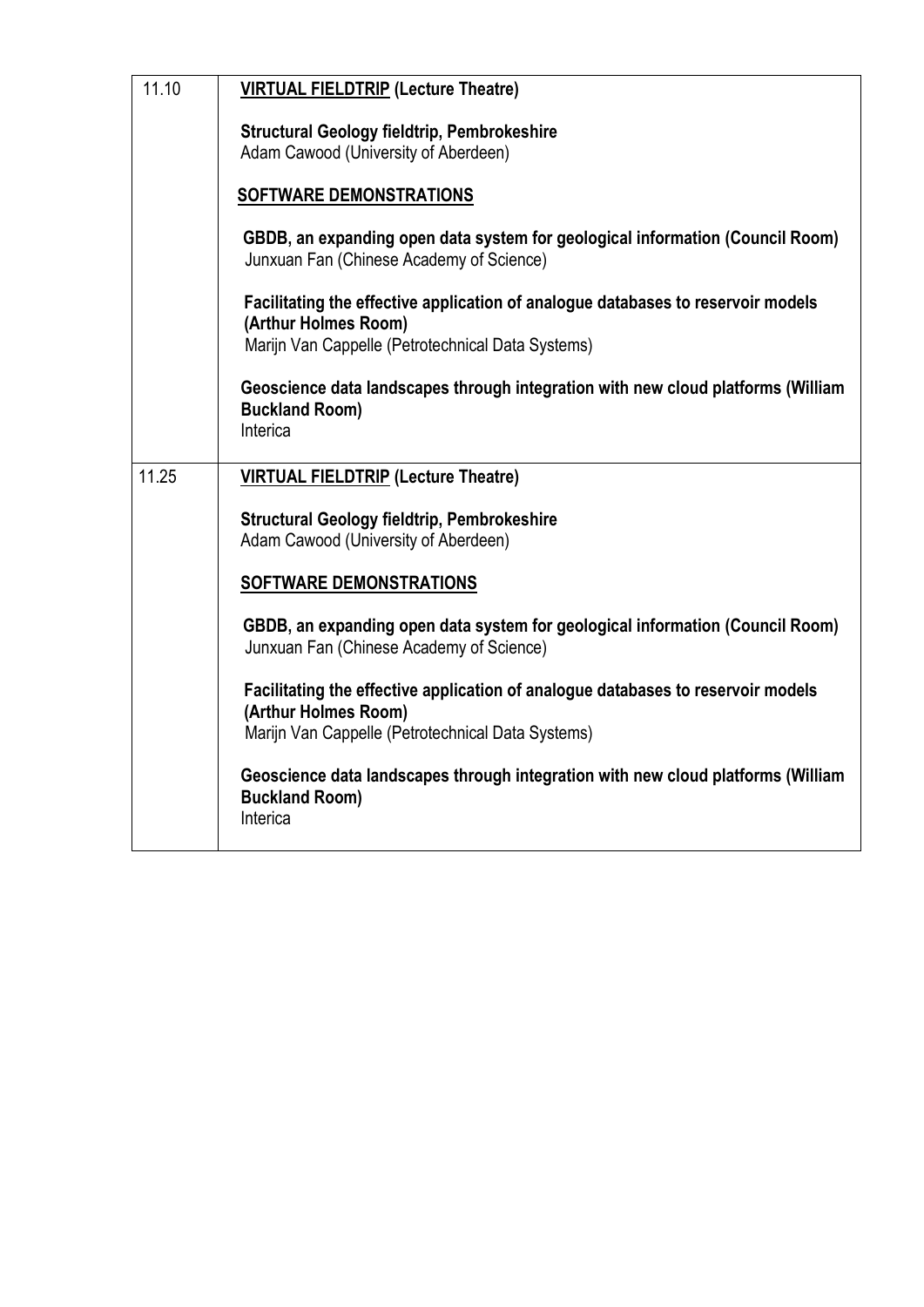| 11.40 | <b>VIRTUAL FIELDTRIP (Lecture Theatre)</b>                                                                                            |
|-------|---------------------------------------------------------------------------------------------------------------------------------------|
|       | Virtual Volcanoes, Stromboli<br>Dougal Jerram                                                                                         |
|       |                                                                                                                                       |
|       | <b>SOFTWARE DEMONSTRATIONS</b>                                                                                                        |
|       | <b>QEMSCAN Big Data petrography: a tutorial (Council Room)</b><br>Jenny Omma (Rocktype Ltd)                                           |
|       | Geoscience data landscapes through integration with new cloud platforms (Arthur<br>Holmes Room)<br>Interica                           |
|       | GBDB, an expanding open data system for geological information (William Buckland<br>Room)                                             |
|       | Junxuan Fan (Chinese Academy of Science)                                                                                              |
| 11.55 | <b>VIRTUAL FIELDTRIP (Lecture Theatre)</b>                                                                                            |
|       | Virtual Volcanoes, Stromboli<br>Dougal Jerram                                                                                         |
|       | SOFTWARE DEMONSTRATIONS                                                                                                               |
|       | <b>QEMSCAN Big Data petrography: a tutorial (Council Room)</b><br>Jenny Omma (Rocktype Ltd)                                           |
|       | Geoscience data landscapes through integration with new cloud platforms (Arthur<br><b>Holmes Room)</b><br>Interica                    |
|       | GBDB, an expanding open data system for geological information (William Buckland<br>Room)<br>Junxuan Fan (Chinese Academy of Science) |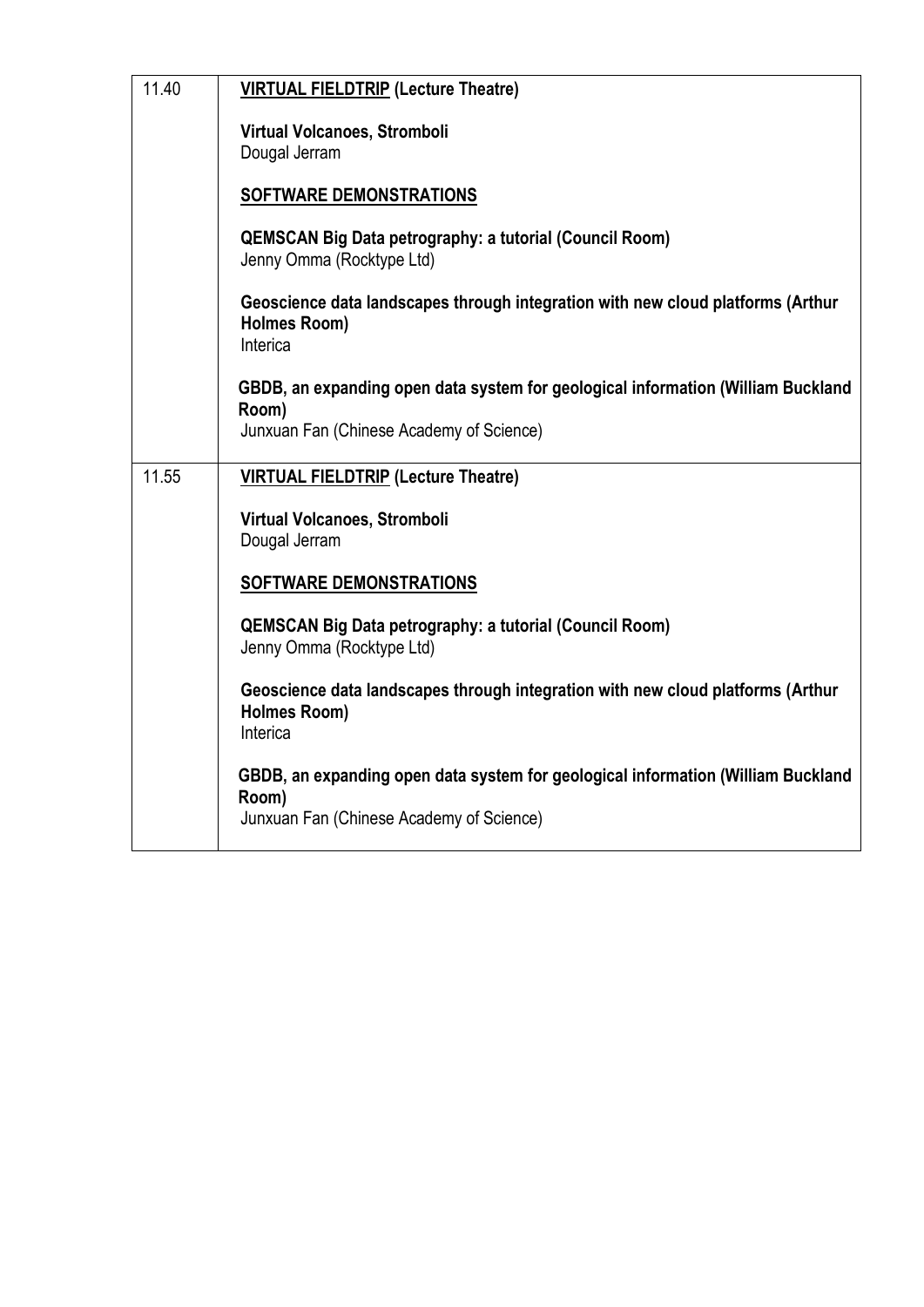| 12.10 | <b>VIRTUAL FIELDTRIP (Lecture Theatre)</b>                                                                                            |
|-------|---------------------------------------------------------------------------------------------------------------------------------------|
|       | <b>Geoscape and the Neuquen Basin</b><br>Olivier Galland (University of Oslo)                                                         |
|       | <b>SOFTWARE DEMONSTRATIONS</b>                                                                                                        |
|       | <b>QEMSCAN Big Data petrography: a tutorial (Council Room)</b><br>Jenny Omma (Rocktype Ltd)                                           |
|       | Geoscience data landscapes through integration with new cloud platforms (Arthur<br>Holmes Room)<br>Interica                           |
|       | GBDB, an expanding open data system for geological information (William Buckland<br>Room)<br>Junxuan Fan (Chinese Academy of Science) |
| 12.25 | <b>VIRTUAL FIELDTRIP (Lecture Theatre)</b>                                                                                            |
|       | <b>Geoscape and the Neuquen Basin</b><br>Olivier Galland (University of Oslo)                                                         |
|       | SOFTWARE DEMONSTRATIONS                                                                                                               |
|       | <b>QEMSCAN Big Data petrography: a tutorial (Council Room)</b><br>Jenny Omma (Rocktype Ltd)                                           |
|       | Geoscience data landscapes through integration with new cloud platforms (Arthur<br>Holmes Room)<br>Interica                           |
|       | GBDB, an expanding open data system for geological information (William Buckland                                                      |
|       | Room)<br>Junxuan Fan (Chinese Academy of Science)                                                                                     |
| 12.40 | <b>Lunch and Posters</b>                                                                                                              |
| 13.20 | <b>VIRTUAL FIELDTRIP (Lecture Theatre)</b>                                                                                            |
|       | Virtual Fieldtrip to seismic scale outcrops of the Triassic, Edgeøya, Svalbard<br>Simon Buckley (Uni Research, Bergen)                |
|       | <b>SOFTWARE DEMONSTRATIONS</b>                                                                                                        |
|       | Osokey Stream - cloud-native seismic platform (Council Room)<br>James Selvage (Osokey)                                                |
|       | <b>QEMSCAN Big Data petrography: a tutorial (Arthur Holmes Room)</b><br>Jenny Omma (Rocktype Ltd)                                     |
|       | <b>SAFARI (William Buckland Room)</b>                                                                                                 |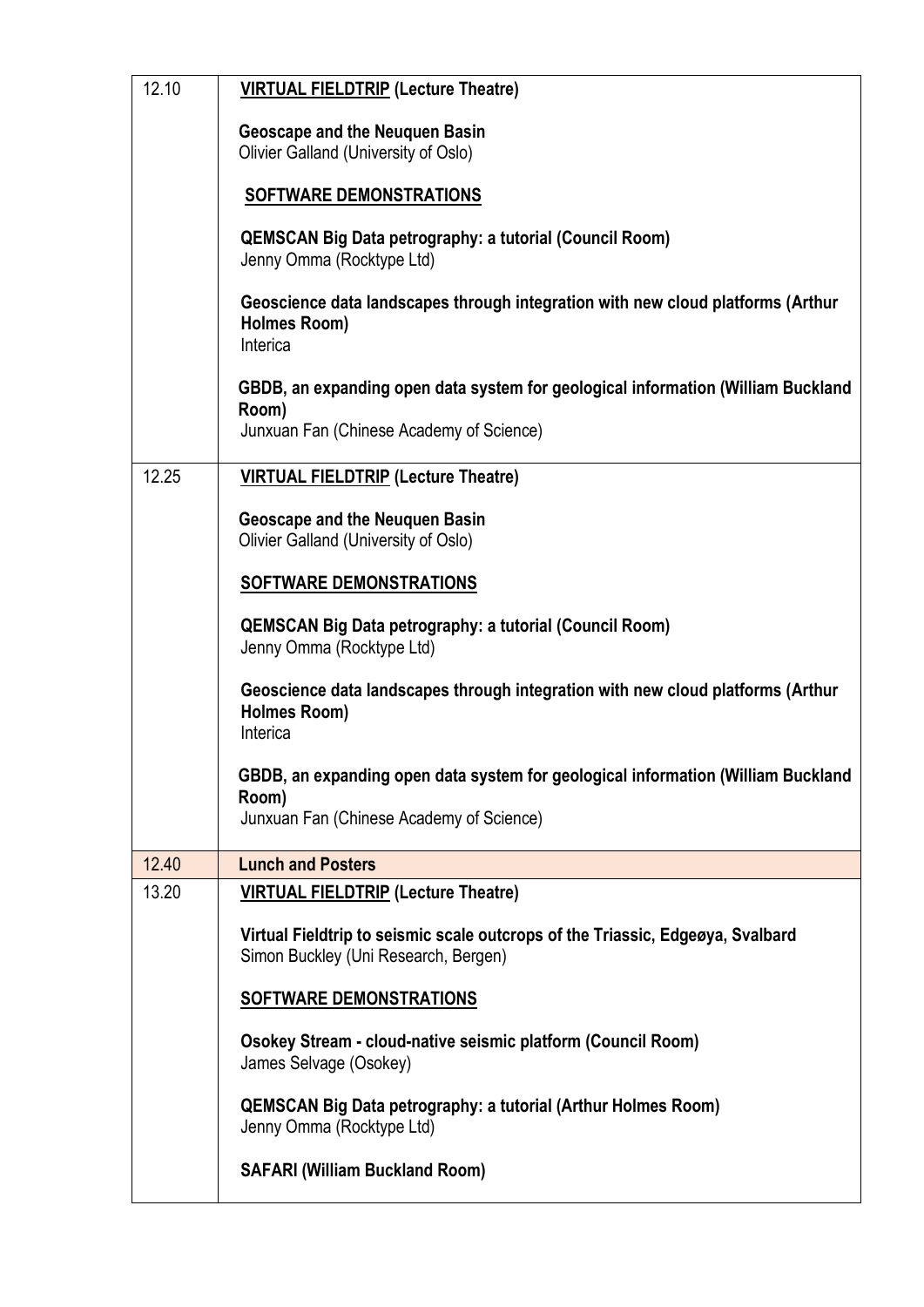| 13.35 | <b>VIRTUAL FIELDTRIP (Lecture Theatre)</b>                                                                             |
|-------|------------------------------------------------------------------------------------------------------------------------|
|       | Virtual Fieldtrip to seismic scale outcrops of the Triassic, Edgeøya, Svalbard<br>Simon Buckley (Uni Research, Bergen) |
|       | SOFTWARE DEMONSTRATIONS                                                                                                |
|       | Osokey Stream - cloud-native seismic platform (Council Room)<br>James Selvage (Osokey)                                 |
|       | <b>QEMSCAN Big Data petrography: a tutorial (Arthur Holmes Room)</b><br>Jenny Omma (Rocktype Ltd)                      |
|       | <b>SAFARI (William Buckland Room)</b>                                                                                  |
| 13.50 | <b>VIRTUAL FIELDTRIP (Lecture Theatre)</b>                                                                             |
|       | Deltaic and shallow marine deposits on Eastern Utah<br>James Mullins (University of Aberdeen)                          |
|       | <b>SOFTWARE DEMONSTRATIONS</b>                                                                                         |
|       | Osokey Stream - cloud-native seismic platform (Council Room)<br>James Selvage (Osokey)                                 |
|       | <b>QEMSCAN Big Data petrography: a tutorial (Arthur Holmes Room)</b><br>Jenny Omma (Rocktype Ltd)                      |
|       | <b>SAFARI (William Buckland Room)</b>                                                                                  |
| 14.05 | <b>VIRTUAL FIELDTRIP (Lecture Theatre)</b>                                                                             |
|       | Deltaic and shallow marine deposits on Eastern Utah<br>James Mullins (University of Aberdeen)                          |
|       | <b>SOFTWARE DEMONSTRATIONS</b>                                                                                         |
|       | Osokey Stream - cloud-native seismic platform (Council Room)<br>James Selvage (Osokey)                                 |
|       | <b>QEMSCAN Big Data petrography: a tutorial (Arthur Holmes Room)</b><br>Jenny Omma (Rocktype Ltd)                      |
|       | <b>SAFARI (William Buckland Room)</b>                                                                                  |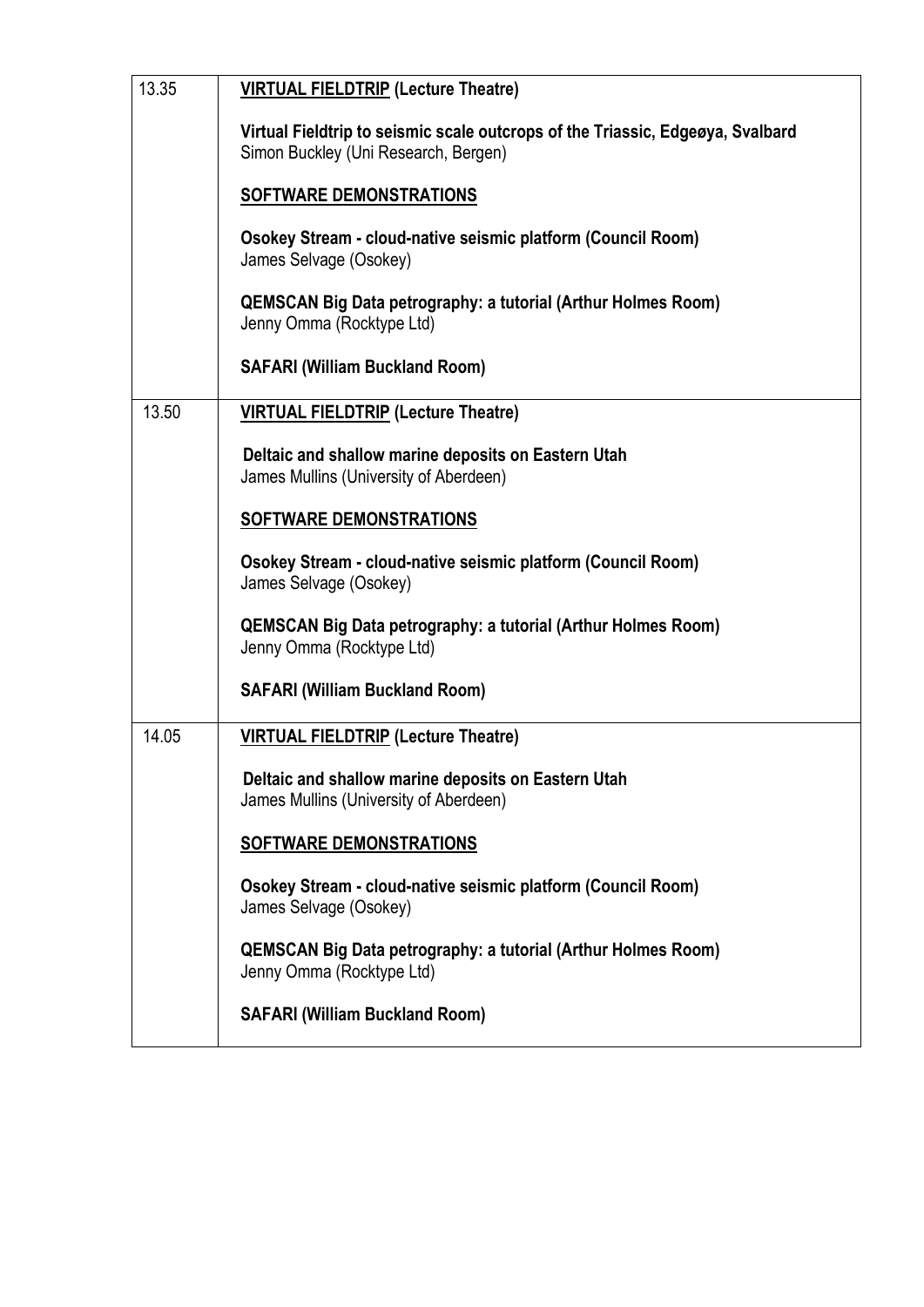| 14.20 | <b>VIRTUAL FIELDTRIP (Lecture Theatre)</b>                                                                                                                                    |
|-------|-------------------------------------------------------------------------------------------------------------------------------------------------------------------------------|
|       | The use of Virtual Outcrop Models, digital geology and legacy data to reappraise<br>Devonian basin evolution in NE Scotland and Shetland.<br>Thomas Utley (Durham University) |
|       | <b>SOFTWARE DEMONSTRATIONS</b>                                                                                                                                                |
|       | Geoscience data landscapes through integration with new cloud platforms (Council<br>Room)<br>Interica                                                                         |
|       | <b>SAFARI (Arthur Holmes Room)</b>                                                                                                                                            |
| 14.35 | <b>VIRTUAL FIELDTRIP (Lecture Theatre)</b>                                                                                                                                    |
|       | The use of Virtual Outcrop Models, digital geology and legacy data to reappraise<br>Devonian basin evolution in NE Scotland and Shetland.<br>Thomas Utley (Durham University) |
|       | SOFTWARE DEMONSTRATIONS                                                                                                                                                       |
|       | Geoscience data landscapes through integration with new cloud platforms (Council<br>Room)<br>Interica                                                                         |
|       | <b>SAFARI (Arthur Holmes Room)</b>                                                                                                                                            |
| 14.50 | <b>VIRTUAL FIELDTRIP (Lecture Theatre)</b>                                                                                                                                    |
|       | Facilitating the effective application of analogue databases to reservoir models<br>Marijn Van Cappelle (Petrotechnical Data Systems)                                         |
|       | SOFTWARE DEMONSTRATIONS                                                                                                                                                       |
|       | Geoscience data landscapes through integration with new cloud platforms (Council<br>Room)<br>Interica                                                                         |
|       | <b>SAFARI (Arthur Holmes Room)</b>                                                                                                                                            |
| 15.05 | <b>VIRTUAL FIELDTRIP (Lecture Theatre)</b>                                                                                                                                    |
|       | Facilitating the effective application of analogue databases to reservoir models<br>Marijn Van Cappelle (Petrotechnical Data Systems)                                         |
|       | <b>SOFTWARE DEMONSTRATIONS</b>                                                                                                                                                |
|       | Geoscience data landscapes through integration with new cloud platforms (Council<br>Room)<br>Interica                                                                         |
|       | <b>SAFARI (Arthur Holmes Room)</b>                                                                                                                                            |